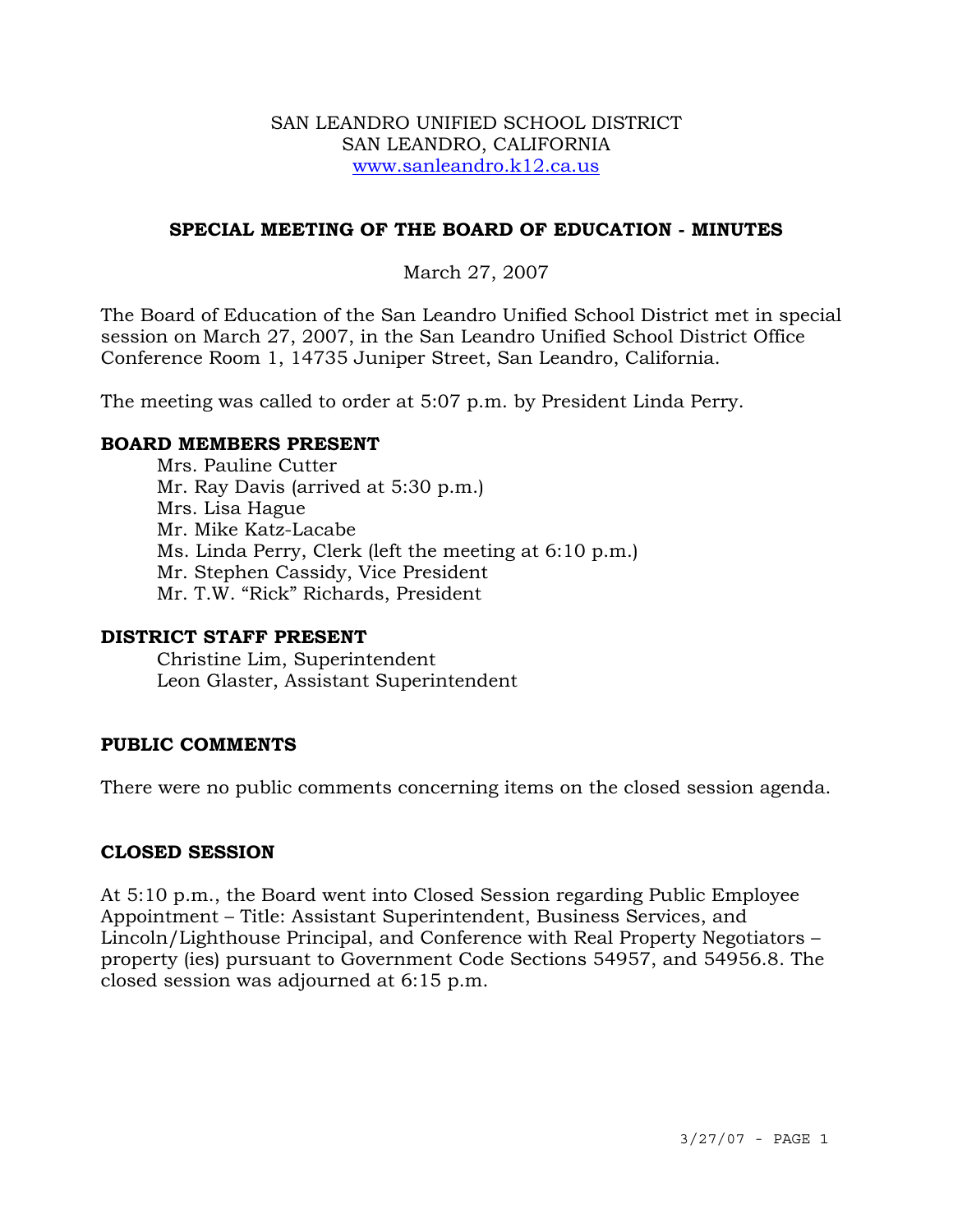The Board returned to open session at 6:19 p.m. President Richard noted that the Board had been in closed session and that following action was taken:

- On a motion made by Mrs. Cutter and seconded by Ms. Perry, the Board appointed Alexander Harp as Principal of Lincoln/Lighthouse effective July 1, 2007, by a 7-0 vote.
- On a motion made by Mr. Davis and seconded by Mrs. Hague, the Board appointed Song Chin Bendib as Assistant Superintendent, Business Services effective June 1, 2007, by a 7-0 vote.

### **PUBLIC TESTIMONY**

None

# **BOARD MEMBER COMMENTS**

- Mrs. Hague reminded the Board about the John Muir Pancake Breakfast on Saturday, March 31, 2007 from 8:30-11 a.m.
- Mr. Cassidy shared an article from the Wall Street Journal, "How Understanding of the "Why" of Decisions Matters", suggesting that when the District makes significant decisions, and seeks to explain them to the public or staff they following the method outlined in the article. He said that he would forward copies to the Board and the Superintendent.

 With regards to the upcoming meeting with the representative from Pete Stark's office the week of April 19, he asked that No Child Left Behind be added to the agenda.